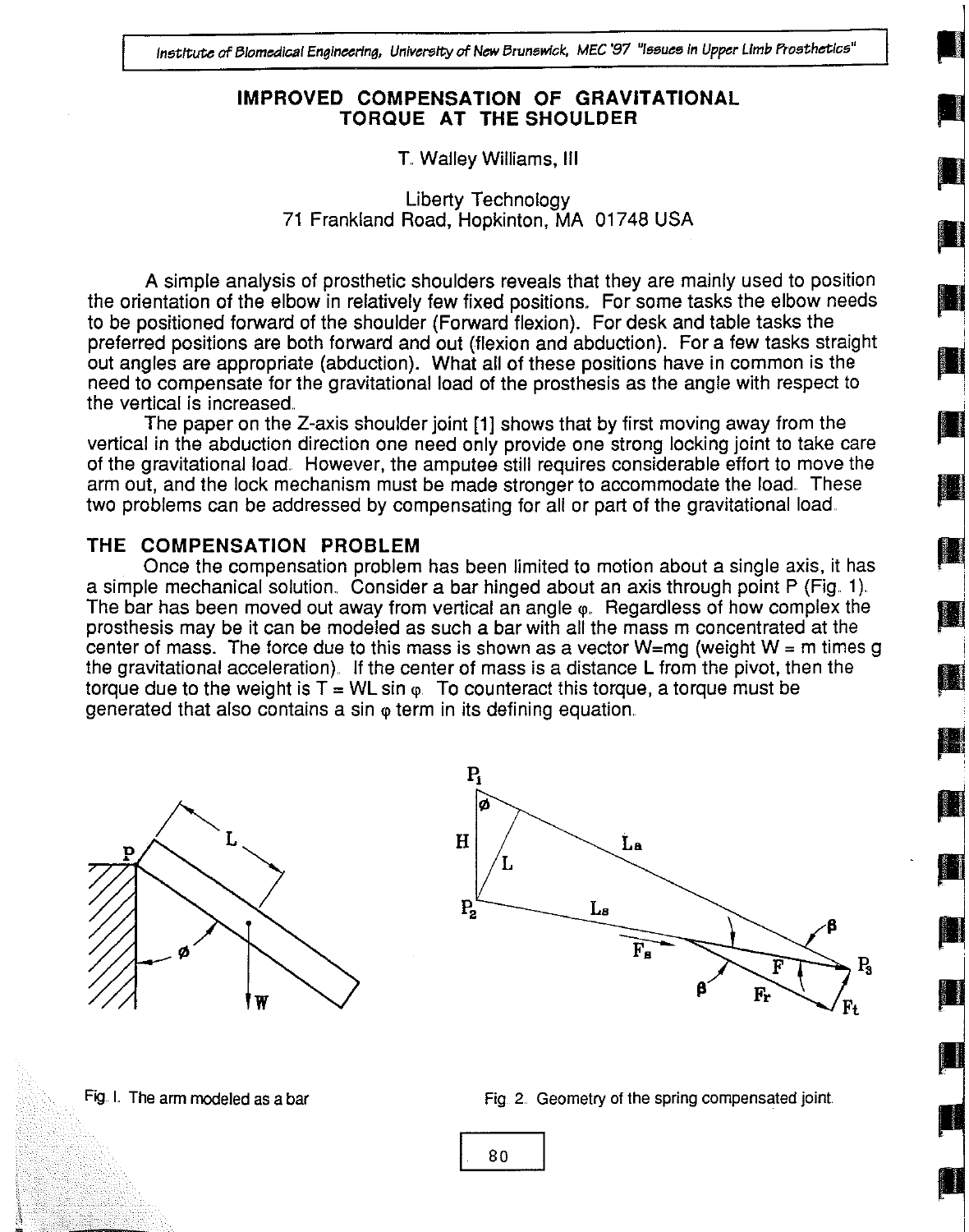There is a simple scheme for generating such a counteracting torque. It consists of<br>two hinges aligned vertically with the axes passing through  $P_1$  and  $P_2$  (Fig. 2). The upper<br>arm member is a bar with a third hinge po

Force F due to the spring can be resolved into two vectors, one radial or parallel and one<br>perpendicular or tangential to the arm. Only  $F_t$  the tangential force can cause a torque about<br> $P_1$ . What is the relationship of

greater than  $\overline{H}$ , the distance between  $P_1$  and  $P_2$ , the problem can be simplified. To find this relationship, note that by constructing an auxiliary line L two similar triangles can be created.<br>The first is a len

From the force triangle

$$
\sin \beta = F_t/F. \tag{1}
$$

and from the length triangle

$$
\sin \beta = L/L_{s} \tag{2}
$$

By equating the sin B terms

$$
F_t = FL/L_s \tag{3}
$$

From the auxilliary triangle

$$
L = H \sin \varphi, \tag{4}
$$

so that substitution for L gives

$$
F_t = \frac{FH \sin \varphi}{L_s} \tag{5}
$$

There is still a variable quantity in equation (5). L<sub>s</sub> varies from greater than L<sub>a</sub> at  $\varphi = 90^{\circ}$  to L<sub>a</sub> – H at  $\varphi = 0^{\circ}$ . Thus our relationship is only approximately correct. Further, the spring force F is not

THE PROTOTYPE MECHANISM<br>Selecting the compensating gas spring. At present the most popular powered elbow systems use an Otto Bock hand with a Boston or Utah elbow. In either case with a typical adult, the elbow weight is 2 lb. at one foot and the hand weight is 1 lb. at two feet. The total torque to be compensated is thus 4 f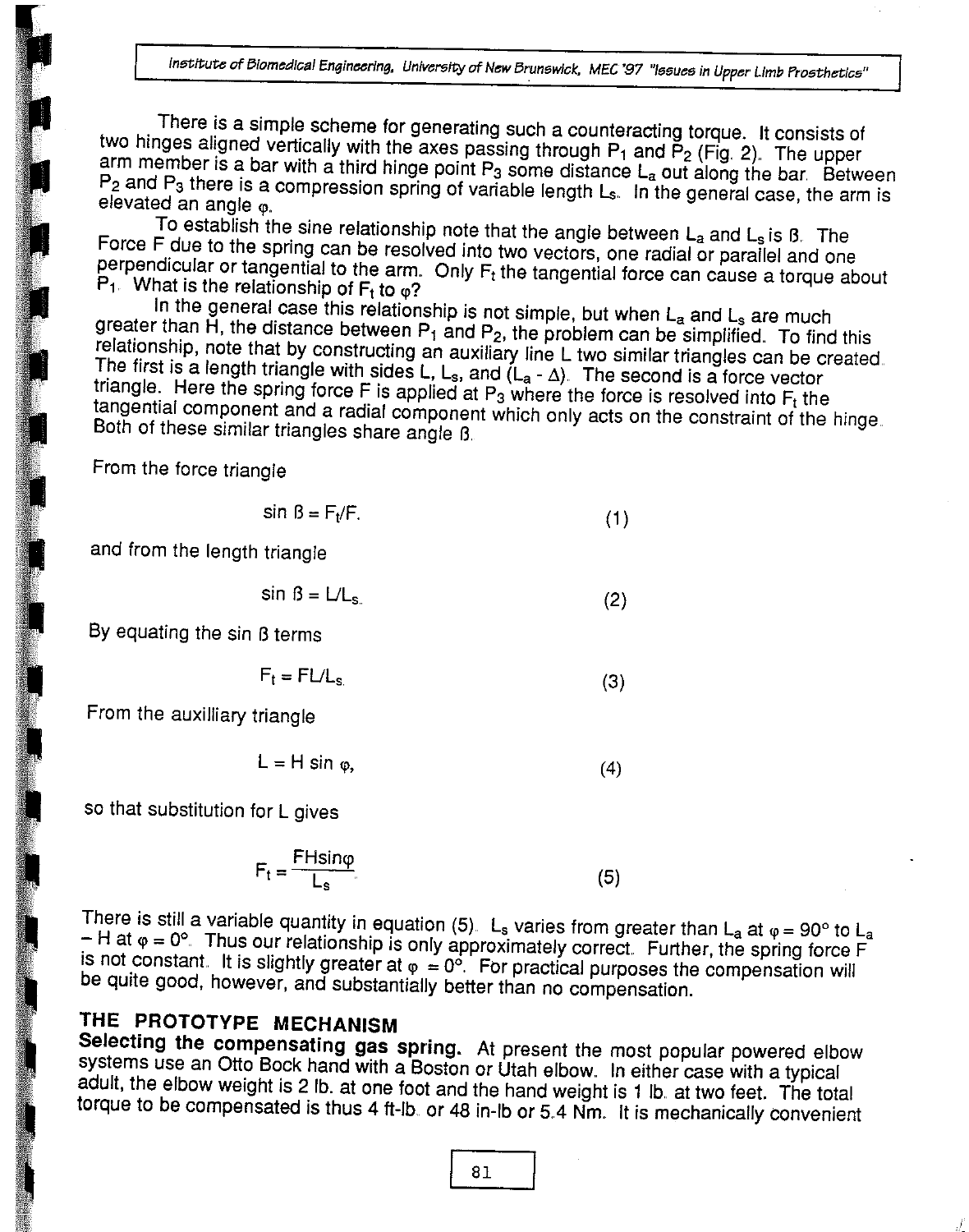to have the moment arm at 90 $^{\circ}$  be 1.0 inch plus or minus a quarter inch (26  $\pm$  7 mm). Since some people will be bigger or smaller than average, we selected a 49 lb (218 N) nominal gas strut to achieve approximately the correct values. The spring selected is lockable, a desirable feature, and is supplied by Bansbach [2]. The actual measured values are 55.1 lb  $(245 N)$  compressed and  $42.8$  (190 N) extended. Measuring between the pivot points the spring is 7.25 in. (184 mm) fully extended and it compresses 1.3 inches (33 mm).

Design of the mechanism. Since our prototype wraps some parts around others in a way that obscures operation we show here a simplified view (Fig. 3). This drawing does not address the Z-axis motion which can be seen in the second drawing (Fig.. 4). The gas strut is free to move whenever a small rod inside the main push rod is pushed upward. The mechanism for doing this is not shown but can be a Bowden cable or an electric actuator. Since this rod acts against the gas inside the cylinder, a large force is required and a bias spring is required to make operation easier. Also not shown is the Z-axis rotation lock, it is a variation on a Steeper design with a new activation principle to double the number of lock positions. This permits locking at  $9^\circ$  intervals.

How good is the compensation. To study how well the compensation will work, a set of calculations were done with the geometry determining all values including the length of the spring. This length was then used to calculate the spring force. The calculations were done for three values of the distance H, .75, 1.0, and 1.25 inches (19.1, 25.4, and 31.8) (Fig. 5). In all cases there is too much compensation at small abduction angles and to little at larger angles. The graphs were normalized at 60° At low angles the compensation is off by about 12% and at high values from -5 to -16% This is quite adequate.,



Fig. 3. For proper compensation the three pivots must Fig. 4. The prototype can rotate inward about the Z-<br>be aligned vertically. The spring axis is adjustable up axis 100° and backward 30°. The Z-axis lock is not and down, but the attachment to the arm is fixed shown.

axis 100 $^{\circ}$  and backward 30 $^{\circ}$  The Z-axis lock is not